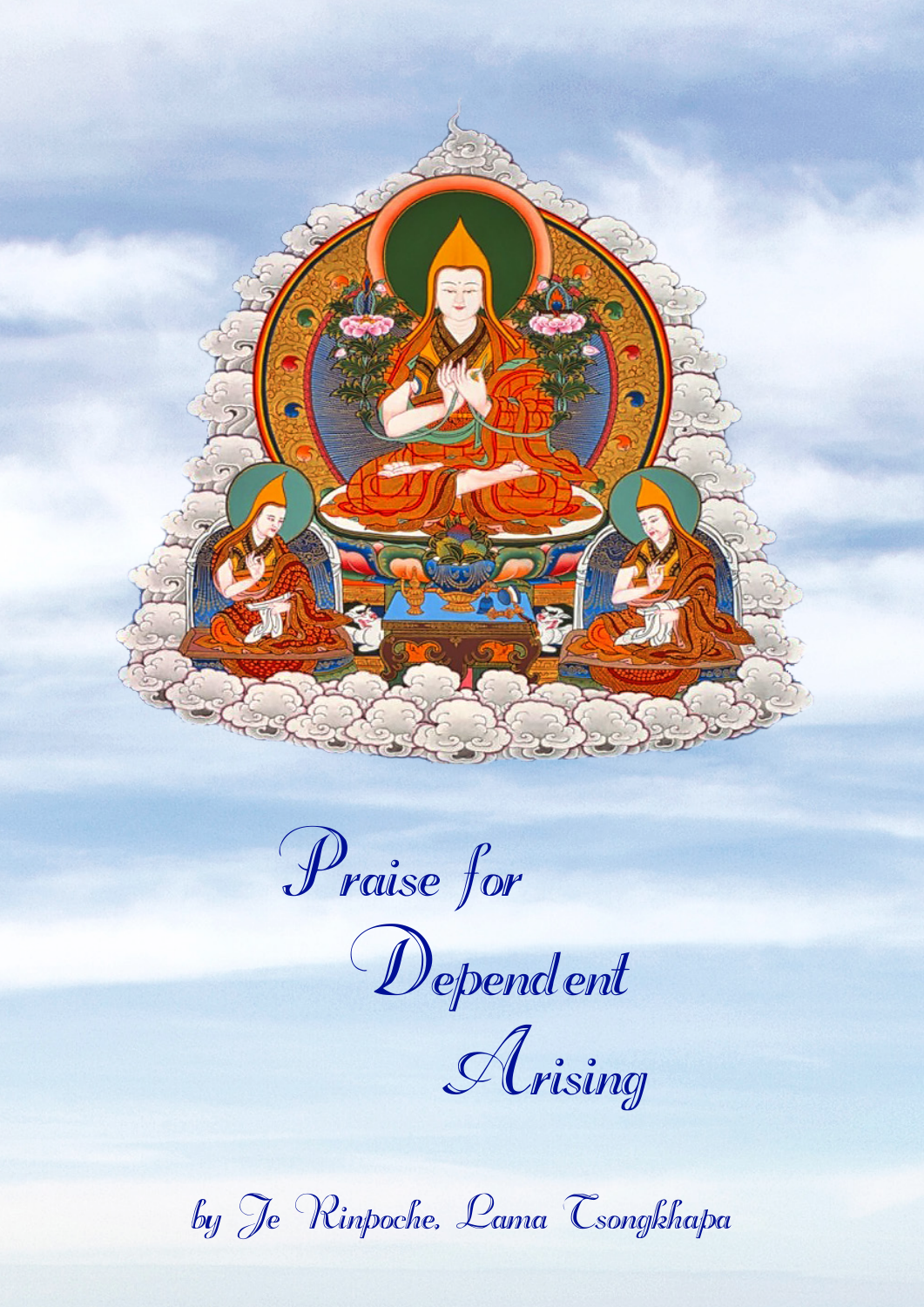

।८ॺॱक़ॗॺॱॸऄॕॺॱॶॺॱय़ॸॣॺॱॺॕॢॺॱय़ॱॺॣॱॺ॓ॸॣॱय़ॱॺॱॾॸॱऄॕॱॸॆॗॺॱऄॸॱय़ॎॖॷॺॱॸॸॱय़ॎॖॾॖॸॱॸ वायुद्रवा चविः अविषा चक्षेत् चार्येवाषा चनत् श्लेदाया हिब् प्रसेष पश्चे दाया]

The Essence of Eloquent Speech, A Praise to the Unsurpassed Teacher, the Buddha Bhagavan, for Teaching the Profound through Dependent Arising.

*I pay homage to Lama Mañjugosha*

## **1**

I bow down to the unsurpassable Teacher Whose supreme wisdom Realised and taught The conquering dependent arising.

### **2**

Whatever problems there are in the world Have ignorance as their root. You taught dependent arising, The seeing of which refutes ignorance.

#### **3**

How could those of intelligence Not comprehend that The pathway of dependent arising Is the very core of your teachings?

#### **4**

That being so, O Protector, Who could find a more marvellous way To praise you, than for teaching Dependent arising.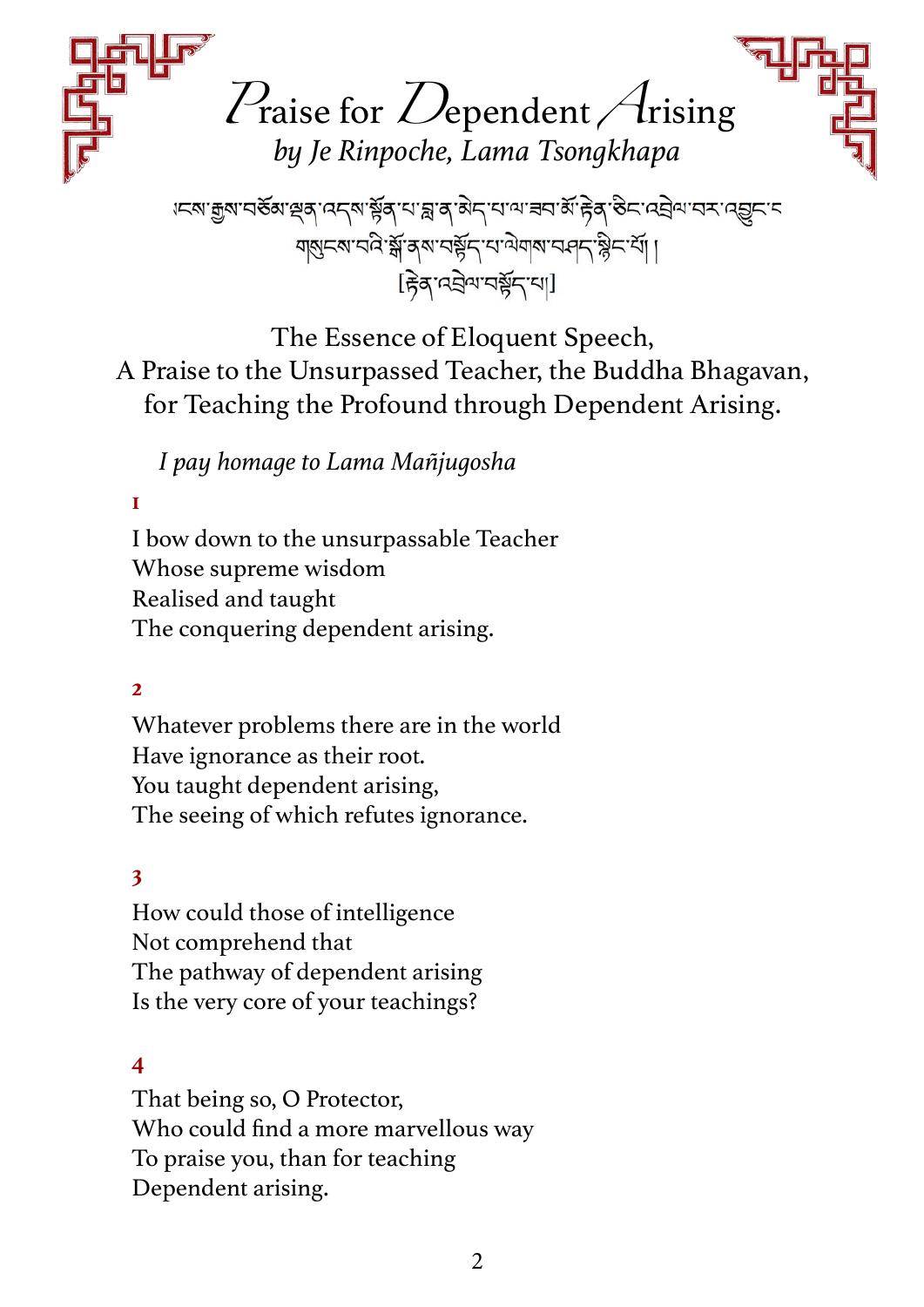"Whatever depends on conditions Is itself empty of inherent existence." What excellent method of instruction is More extraordinary than this teaching?

### **6**

By grasping at dependent arising, the immature Strengthen the shackles of extreme views. The same for the wise is the very means To sever completely the net of fabrications.

#### **7**

Since this teaching is not seen elsewhere, The title of Teacher is yours alone. Like calling a fox a lion, It would be flattery for a tirthika.

### **8**

Wonderous Teacher! Wonderous refuge! Wonderous speaker! Wonderous protector! He who masterfully taught dependent arising, I prostrate to that Teacher.

#### **9**

For the sake of benefitting sentient beings, Benevolent teacher, you have taught The definitive, peerless reason for emptiness, Which is the heart of the teachings.

#### **10**

How could those who perceive The technique of dependent arising As contradictory or not established Be able to comprehend your system?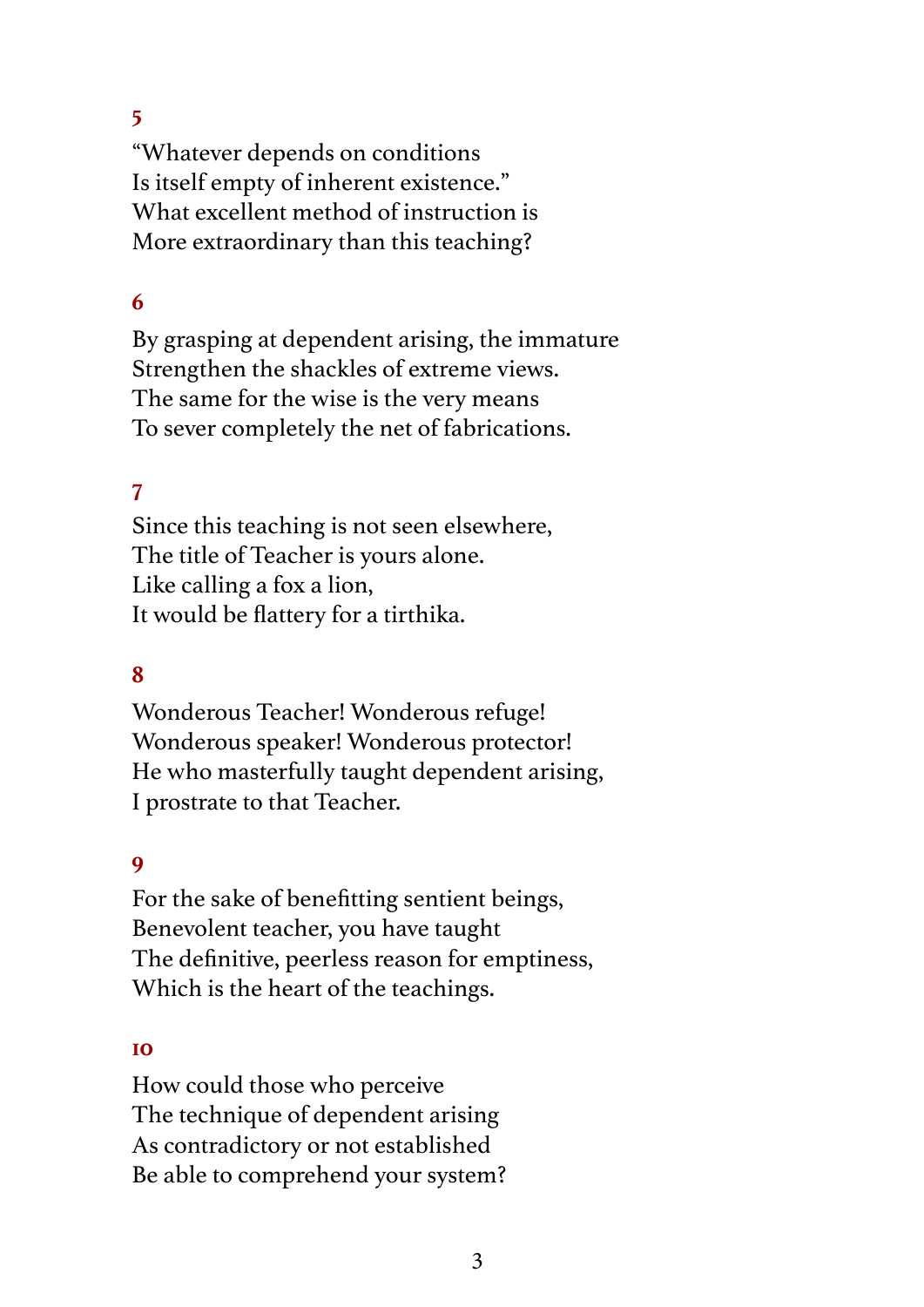For you, when emptiness is eventually Perceived in terms of the meaning of dependent arising, Being empty of inherent existence and The validity of action and agent will not contradict.

#### **12**

If the opposite to that is seen – What is empty is unable to perform an action And what performs an action cannot be empty – You assert that one falls into a terrifying abyss.

## **13**

Therefore, in your teaching, Seeing dependent arising is highly praised, Since it is neither completely non-existent Nor inherently existent.

#### **14**

Non-dependence is like a sky flower. Hence, there is nothing that is not dependent. If anything were existent by its own nature, It would contradict dependence on causes and conditions.

#### **15**

Therefore, you taught no phenomenon exists Except for what is dependently arisen; And no phenomenon exists Except for what is empty of inherent existence.

#### **16**

"Because inherent existence cannot be negated, If phenomena possessed even the slightest inherent nature Nirvana could not be achieved nor Fabrications eliminated", you taught.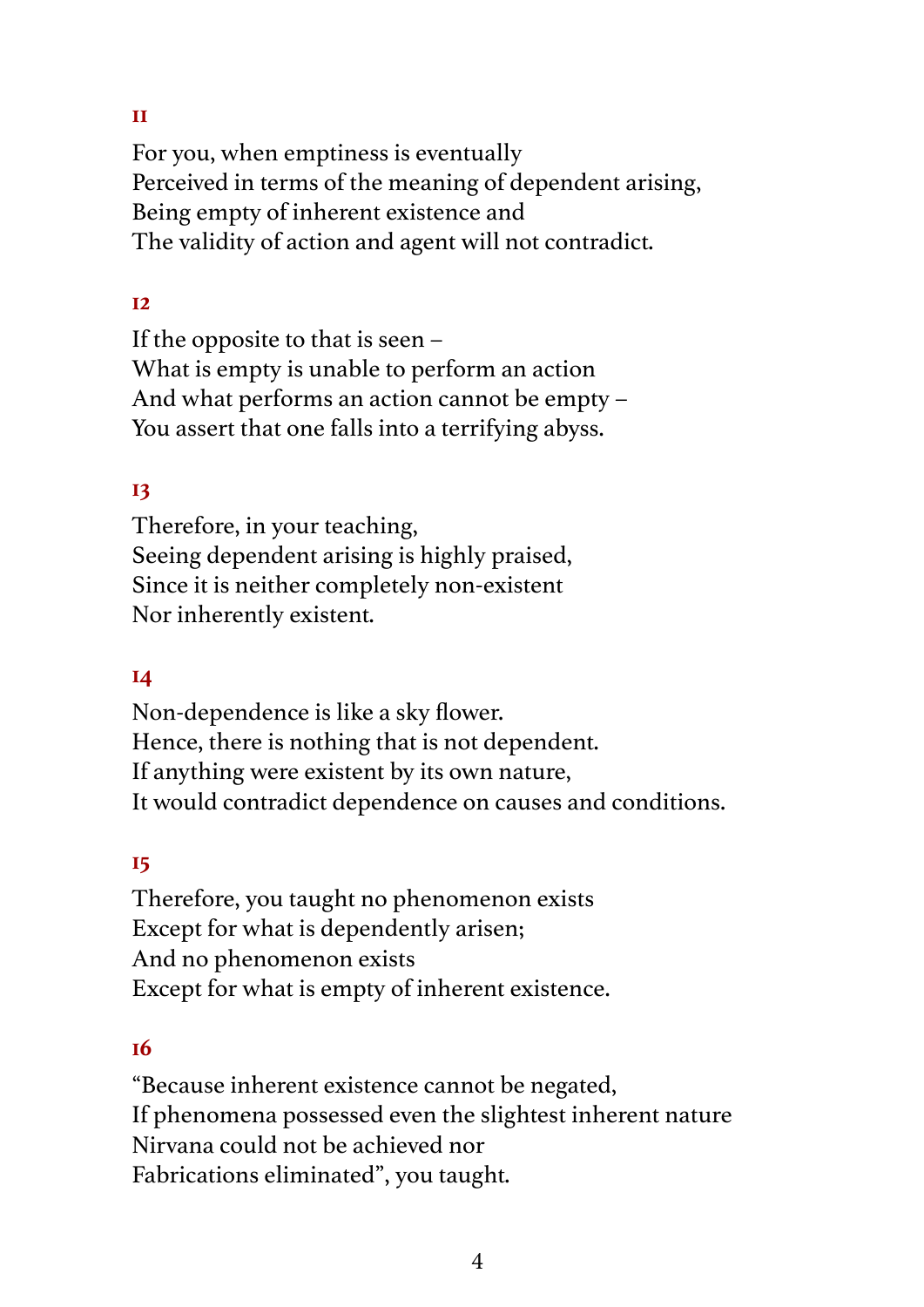Who could possibly challenge you When, with a lion-like roar, you taught so often and so well, To assemblages of the intelligent, that "Therefore, everything is totally free of inherent existence?

### **18**

"There is not the slightest inherent existence at all," and "In dependence on this, that arises." As both these presentations are completely correct, What need to say that they unite without contradiction?

#### **19**

"Due to the reason of dependent arising, One does not subscribe to extreme views." This perfect presentation is the reason For you, our protector, being an unsurpassable teacher.

#### **20**

That all things are empty of essence, and From this arises that result - Are two certainties that Do not contradict but mutually complement.

#### **21**

What is more wonderous than this? What is more marvellous than this? Praising you in this manner, Is praise indeed. All other is lesser.

#### **22**

There are those who fiercely oppose you Due to being enslaved by ignorance. Hence, the words "no inherent existence" Are unbearable and that comes as no surprise.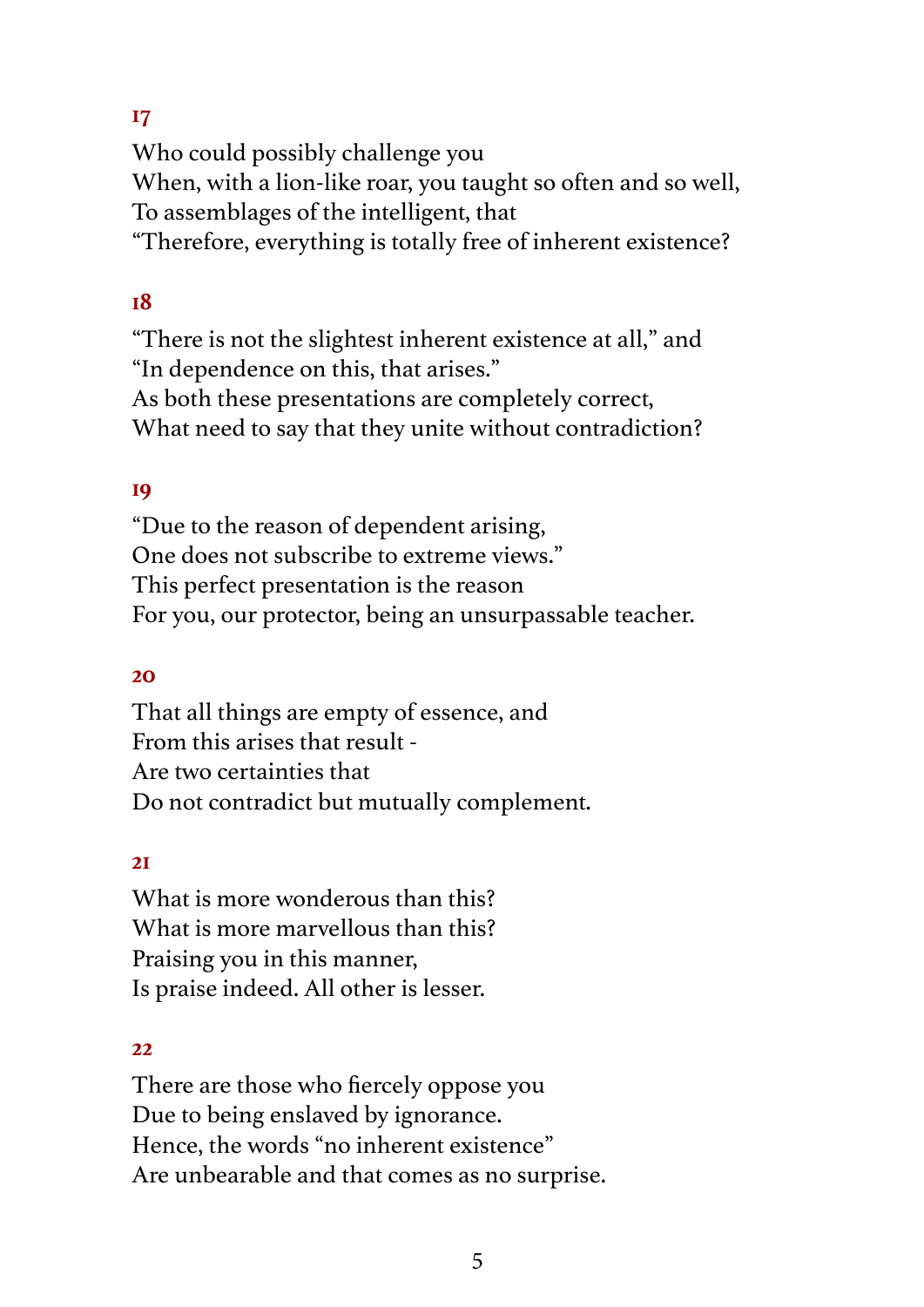Having accepted dependent arising, The crown jewel of your teachings, Yet cannot bear the roar of emptiness. I do find this to be most astonishing!

#### **24**

Dependent arising is the incomparable entranceway Leading to non–inherent existence; But these people, through that term itself, Grasp at inherent existence.

#### **25**

Being separated from this incomparable entranceway Through which supreme arya beings progress; By what method could they be led To this excellent path that pleases you?

#### **26**

Inherent existence – unproduced and independent. Dependent arising – produced and dependent. How can these two, upon a single basis, Co-exist without contradiction?

#### **27**

Consequently, whatever is dependently arisen, Has always been free of inherent existence. Moreover, due to how it appears, You taught that all this is like an illusion.

#### **28**

Although some may dispute what you taught They cannot find faults that accord with reality. It is also through this very teaching That they will come to a correct understanding.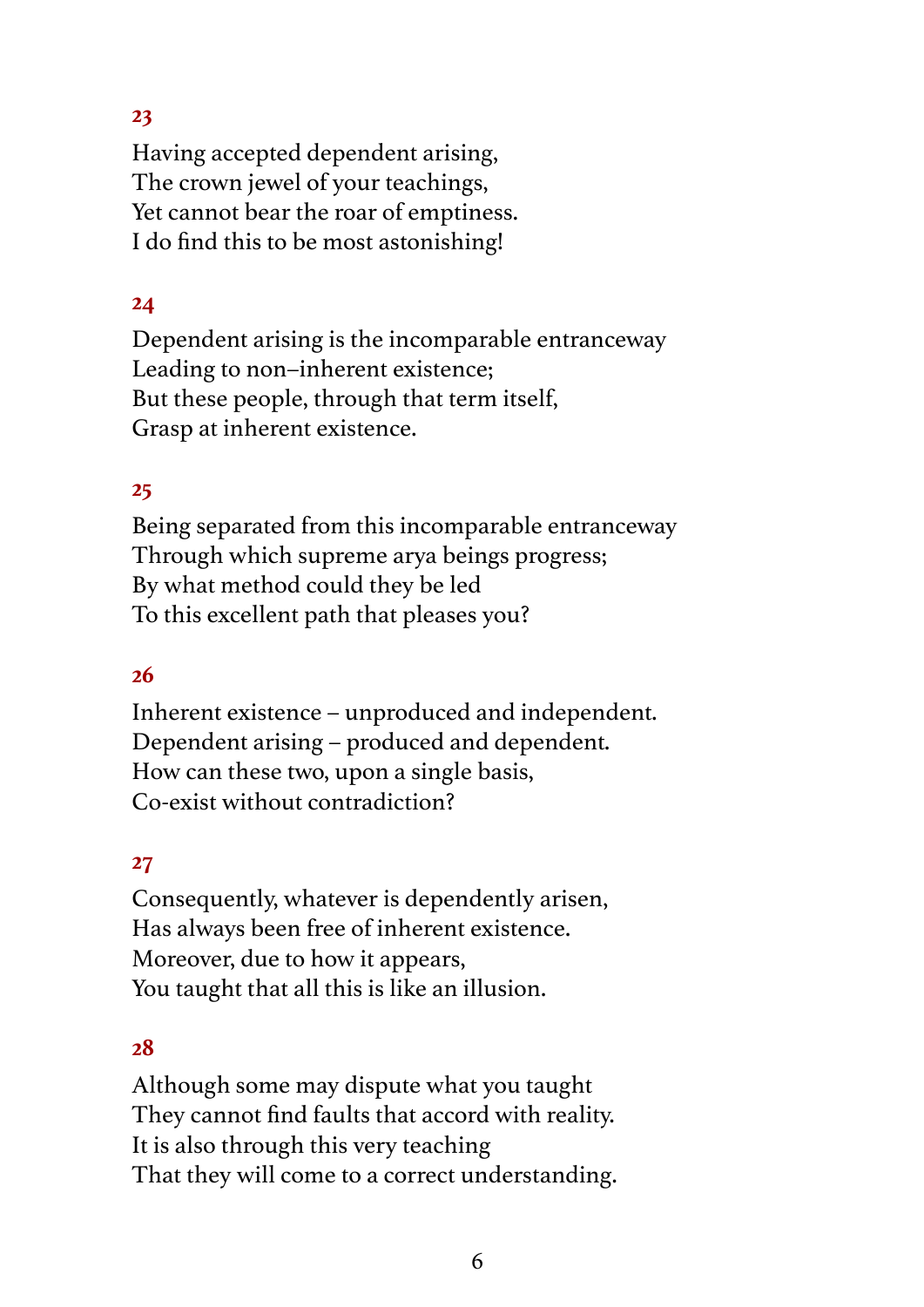Why is this so? Because, by teaching this, One reduces the possibility of Exaggerating or denying Manifest or hidden phenomena.

## **30**

Since this very path of dependent arising Is the reason your speech is regarded as peerless, Certainty arises in the validity of Your other teachings as well.

### **31**

Having seen reality just as it is, you taught it excellently. For those who train by emulating you, All their troubles will recede away Due to uprooting the root of every fault.

### **32**

Due to being disinclined towards your teaching, The view of self-grasping remains firm. Although exhausted through perpetual practice, Faults will ever increase as if invited.

### **33**

Amazing! When the wise fully comprehend The distinction between these two, How could they not at that point Revere you from the very depths of their being?

#### **34**

Why mention your numerous teachings, When finding even the vaguest of certainties In the meaning of just a single part of a statement, Brings supreme bliss?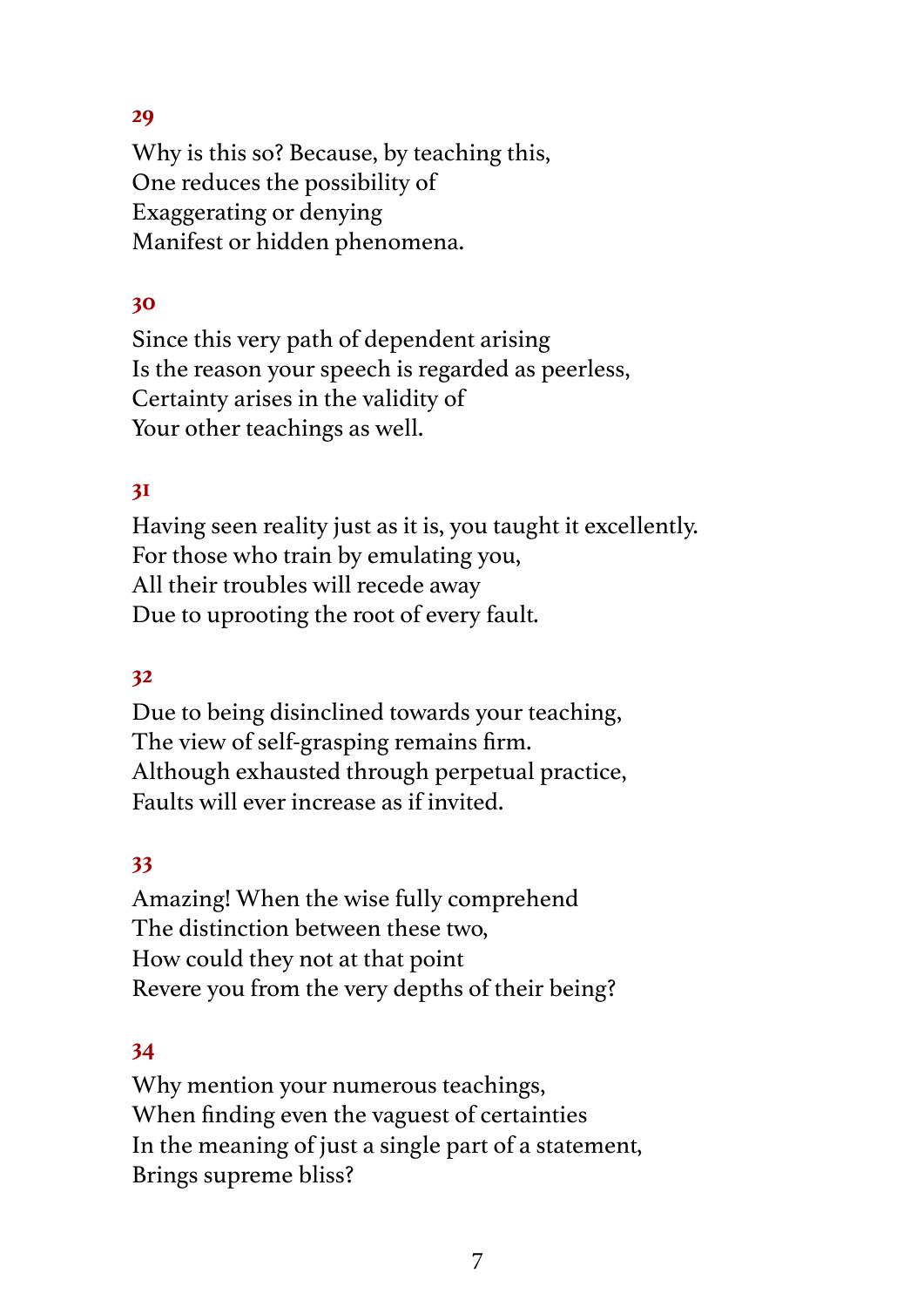Alas, my mind is marred by confusion. Although I have long sought refuge In the great store of extraordinary virtues, Not a single meritorious quality have I attained.

## **36**

However, before this stream of life, That is flowing towards death ceases, I consider myself fortunate To have gained some slight trust in you.

#### **37**

Amongst teachings, the teaching on dependent arising; Amongst wisdoms, the wisdom of dependent arising. These two are like the supreme conqueror of all worlds. You, and no others, know these perfectly and thoroughly.

#### **38**

All that you have taught Starts and proceeds from dependent arising itself; Its purpose is the transcendence of suffering. Therefore, nothing you do is not for peace.

#### **39**

How marvellous your teachings are! Since they bring peace to all Whose ears they reach, Who would not respectfully follow your teachings?

#### **40**

My ever-increasing delight in this system that Overcomes all challenges from opponents, Is empty of all upper and lower self-contradictions, Bestows the two aims of sentient beings.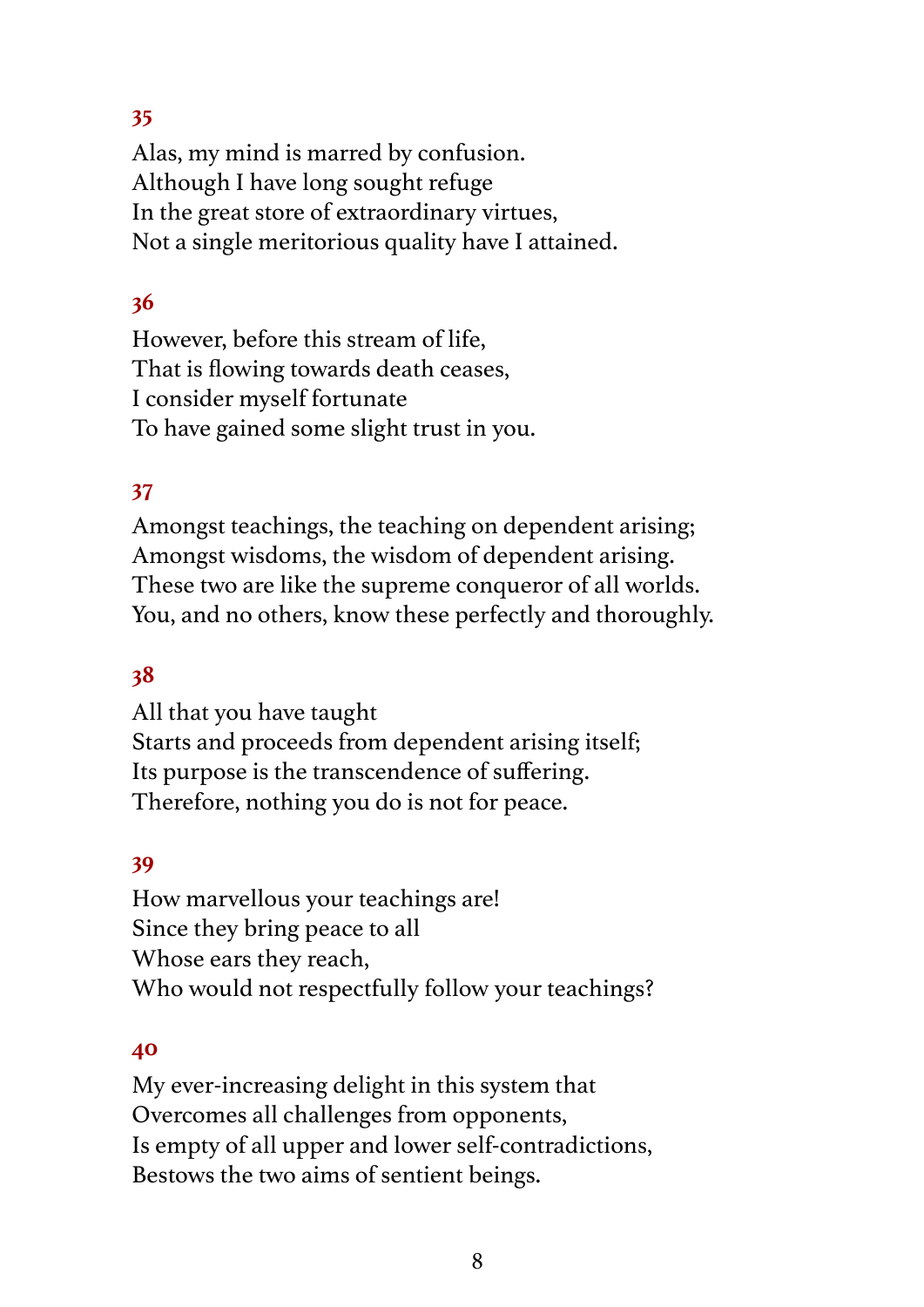For its sake you gave away, Again and again over countless aeons, Sometimes your body, at other times your life, as well as Wealth and possessions, and the ones you loved.

#### **42**

Through seeing its virtues' qualities, Like a fish on a hook, I was drawn to your exalted wisdom. What misfortune not hearing that teaching from you in person!

### **43**

The intensity of that sorrow – Like a mother's mind drawn Towards her precious child – Does not let go of my mind.

#### **44**

As I reflect on your teaching, I think, "Blazing intensely with glorious marks and signs, And hallowed in a net of light This teacher with a melodious voice, Spoke thus in such a way."

#### **45**

The instant such a reflection of the Buddha Appears in my mind, Is like the cool light of the moon Soothing my feverish torment.

#### **46**

Whilst this excellent system is marvellous, Those people who are not learned in it In every respect, entangled themselves, Just like plaited belbaza grass.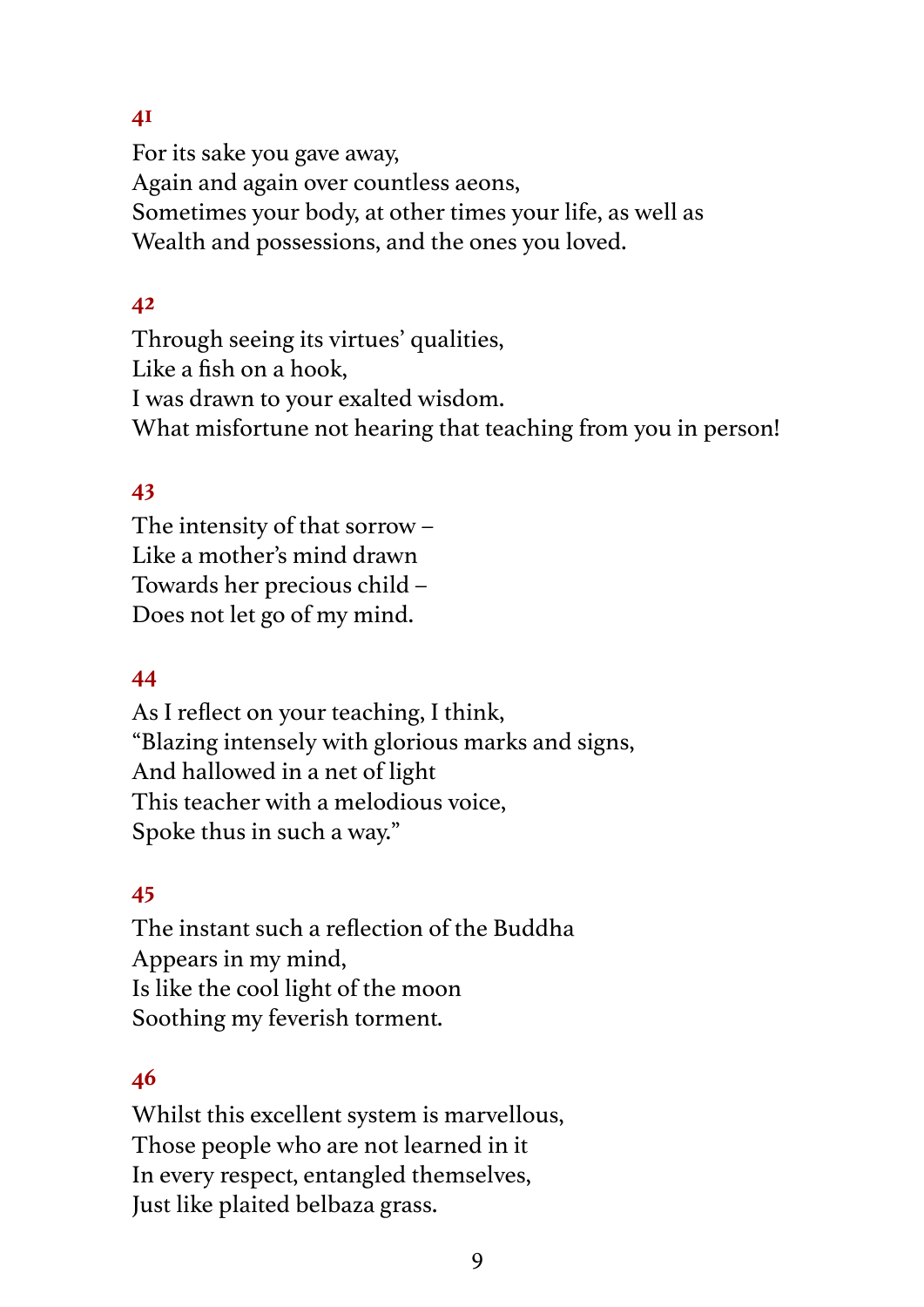Upon seeing this situation, I diligently and continuously Studied the works of scholars, Repeatedly seeking your true intent.

## **48**

At that time, as I studied numerous texts Of our own and other schools of thought, An ever-growing net of doubts Tormented my anguished mind.

#### **49**

The system of your unsurpassed vehicle, Abandoning the extremes of existence and non-existence, Was prophesied to be elucidated exactly By the moon-lily garden of Nagarjuna's scriptural tradition.

#### **50**

The waxing orb of stainless exalted wisdom Glides freely in the sky of sacred writings, Clearing the heart of extreme views' darkness, Outshining the constellations of false propounders.

#### **51**

The Glorious Moon's perfect explanations Illuminate through its garlands of white light. When I beheld this by the great kindness of my teachers, My weary mind found rest and ease.

#### **52**

Among all his enlightened activities, The activity of speech is supreme. And amongst those, this one is supreme. For this reason, the wise should remember the Buddha.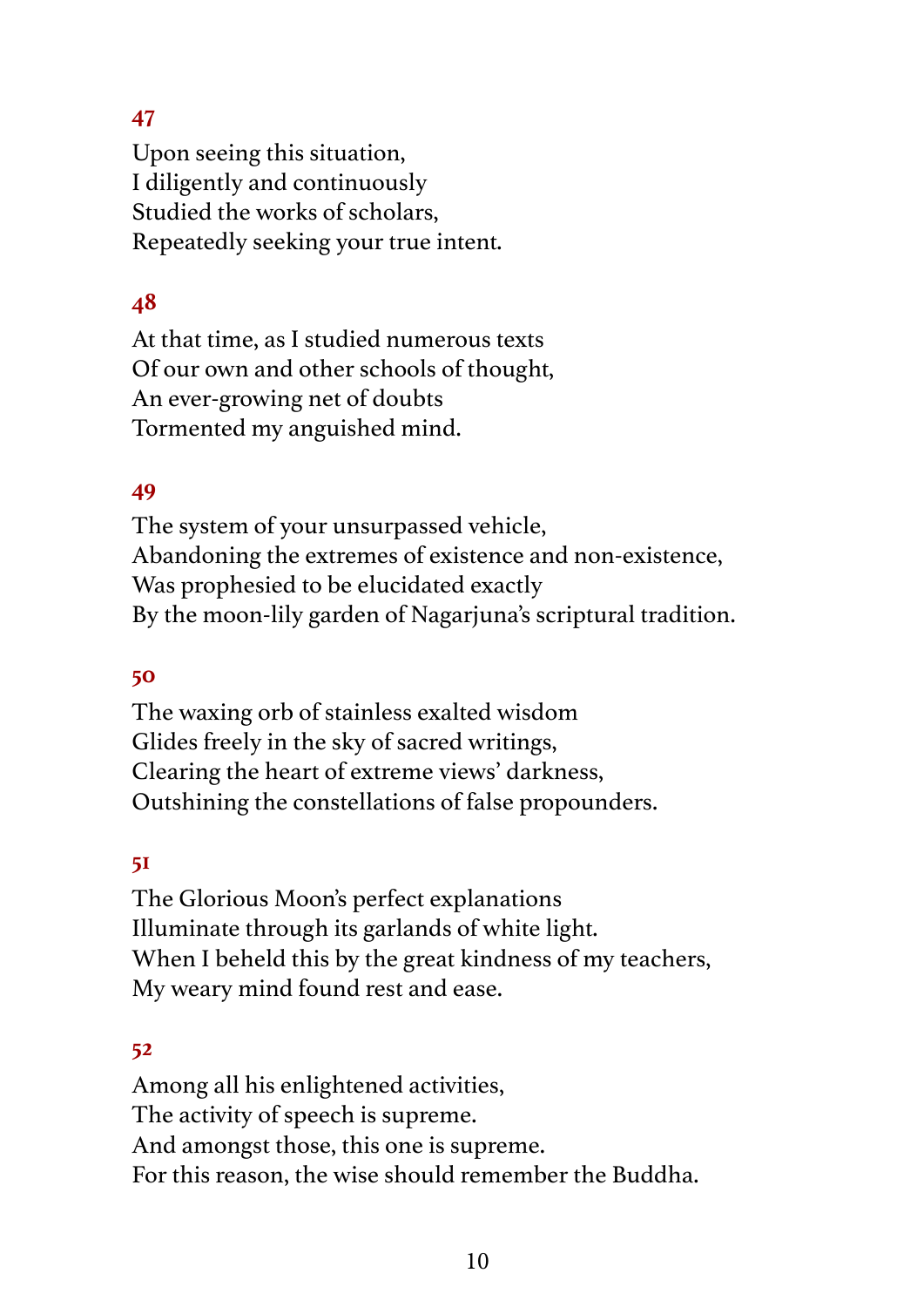I ordained into the way of the Buddha And was not lax in training in the Conqueror's speech; – A monk who enthusiastically exerted himself in yogic practice. In this way I honour the Great Sage.

## **54**

Only due to the kindness of my lamas, Have I met the unequalled teachings of the Buddha. I dedicate this virtue so that all sentient beings without exception, May be guided by kind and holy teachers.

### **55**

I pray that until samsara's end the teachings of the Benevolent One Remain completely unchanged by the energies of false views. And may there always be an abundance of those who have found firm trust In the Teacher through understanding the precise meaning of his teachings.

### **56**

In all my rebirths, even at the cost of my body or life, And never faltering for even an instant, May I uphold the Buddha's excellent tradition That clarifies dependent arising exactly.

### **57**

I pray to spend both day and night Carefully contemplating the best means to spread What was achieved by the Supreme Guide Earnestly practising through countless hardships.

### **58**

When pursuing these endeavours with a pure altruistic intention, May ceaseless assistance always be granted by Brahma, Indra, worldly guardians, And protectors such as Mahakala too.